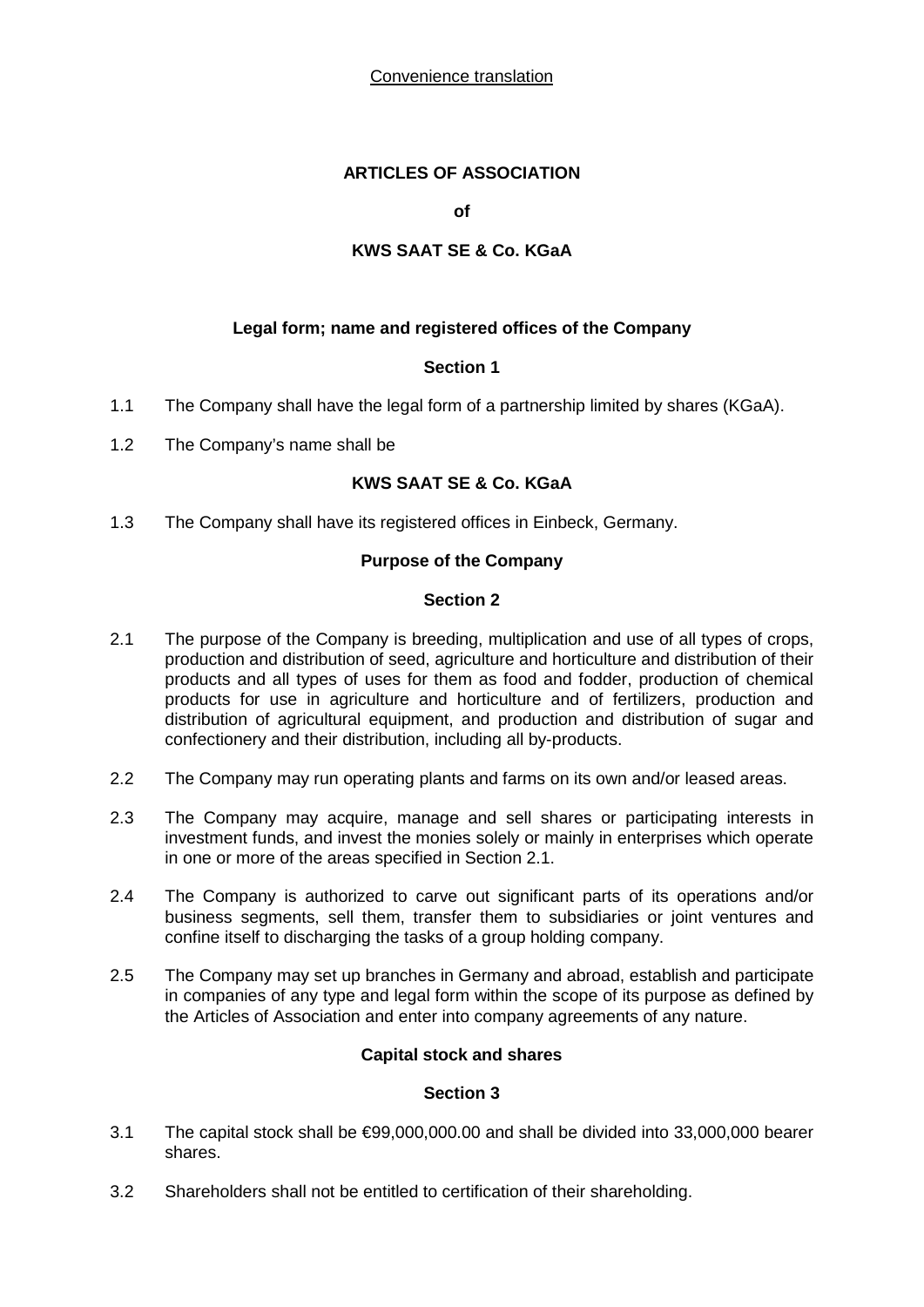- 3.3 The capital stock of €19,800,000.00 existing at the time the Company was converted into a European Company (*Societas Europaea* or SE) has been contributed by conversion of KWS SAAT AG's legal form into that of an SE.
- 3.4 The capital stock of €99,000,000.00 existing at the time the Company was converted into a partnership limited by shares was contributed by conversion of KWS SAAT SE into the legal form of a partnership limited by shares (KGaA).

## **Announcements and notifications**

## **Section 4**

- 4.1 Announcements of the Company shall be published in the Federal Official Gazette, unless the law stipulates a different mandatory form.
- 4.2 Information can also be sent to shareholders by data communications, subject to the conditions specified by law.

## **Statutes of the Company**

## **Section 5**

- 5.1 Unless otherwise specified by the Articles of Association, the Company shall consist of the personally liable partner and the shareholders (limited partners).
- 5.2 The management and supervisory bodies of the Company shall be:
	- 1. The personally liable partner
	- 2. The Supervisory Board
	- 3. The Annual Shareholders' Meeting

## **Personally liable partner**

## **Section 6**

6.1 The personally liable partner shall be

## **KWS SE**

with registered offices in Munich.

- 6.2 The personally liable partner has not made any special contribution. It shall not participate in the profits and losses of the Company or have a share of its assets.
- 6.3 The personally liable partner shall leave the Company if the majority of shares in the personally liable partner can no longer be held directly and/or indirectly for a time longer than 30 calendar days by persons who hold a combined total of more than 15% of the Company's capital stock directly or indirectly through a company that is dependent in accordance with Section 17 (1) of the German Stock Corporation Act (AktG) or is controlled in accordance with Section 290 (2) of the German Commercial Code (HGB). This shall not apply if all shares in the personally liable partner are held by the Company.
- 6.4 Furthermore, the personally liable partner shall leave the Company if a person who is not a family shareholder (acquiring party) obtains control over the personally liable partner directly or indirectly (acquisition of control) and does not submit to the Company's limited partners a takeover or mandatory offer in accordance with this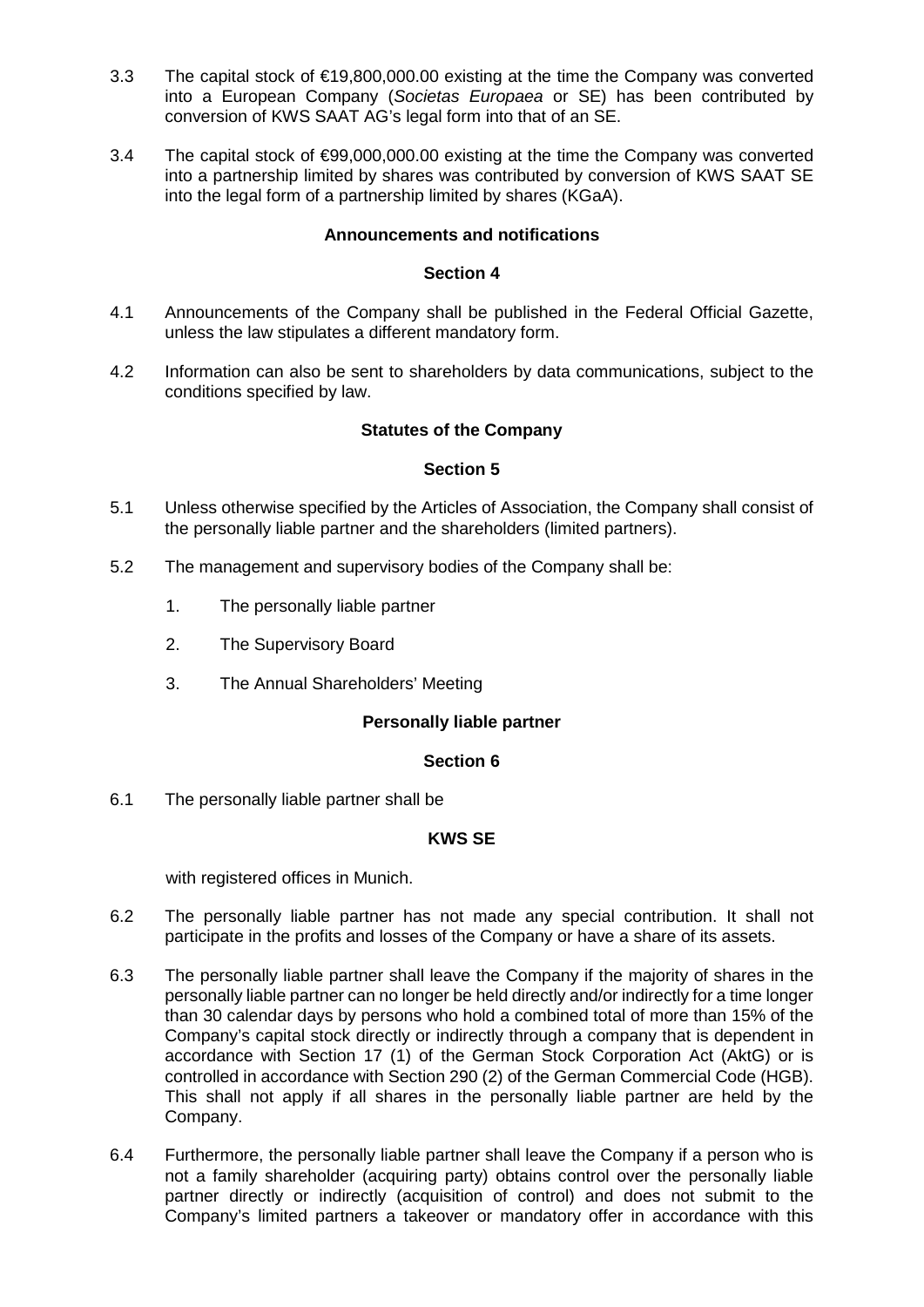provision and otherwise in accordance with the provisions in the German Securities Acquisition and Takeover Act (WpÜG) within three months of acquisition of control.

A family shareholder is any natural or legal person who on October 23, 2018, held more than 50% of the voting rights in KWS SAAT SE directly or indirectly, including any attributions in accordance with Section 34 of the German Securities Trading Act (WpHG), including their respective descendants within the meaning of Section 1924 (1) of the German Civil Code (BGB) and their respective partners.

Family shareholders are also

- (i) Foundations in which the majority of its board members are family shareholders;
- (ii) Non-consolidated companies in which the majority of capital shares or company shares and voting rights are held or exercised directly or indirectly by family shareholders;
- (ii) Heirs of family shareholders or other legal successors to family shareholders, where the majority of capital shares or company shares and voting rights are held or exercised directly or indirectly by family shareholders.

"Control" denotes the holding of more than 50% of the voting rights in the personally liable partner from shares that belong directly or indirectly to the acquiring party. Voting rights of shareholders of the personally liable partner and of direct or indirect partners of these shareholders with whom the acquiring party coordinates exercise of its voting rights in the Annual Shareholders' Meeting of the personal liable partner pursuant to a contractual agreement shall be attributed to the acquiring party.

If the acquiring party pays a control premium for acquisition of control, the (minimum) consideration per share computed in accordance with the provisions of the German Securities Acquisition and Takeover Act (WpÜG) shall be increased by an amount corresponding to the quotient of the control premium and the number of limited partner's shares not held by the Company.

The control premium is the difference between

- (i) the value of the total consideration agreed as part of the legal transaction by which the acquiring party gains control, including all incidental transactions connected to acquisition of control (in particular the simultaneous acquisition of shares in the personally liable partner and of limited partner's shares in the Company), and
- (ii) the sum total of:
	- if the acquiring party acquires shares in the personally liable partner as part of acquisition of control, the share in the equity reported in the balance sheet of the personally liable partner and attributable to these shares, as specified in the last annual financial statements of the personally liable partner published before the controlling influence was acquired, and
	- if the party acquiring the controlling influence as part of the acquisition of controlling influence (also) acquires limited partner's shares in the Company, the product resulting from multiplication (x) of the number of limited partner's shares acquired in the Company by (y) the minimum price for the takeover or mandatory offer computed in accordance with the provisions of the German Securities Acquisition and Takeover Act (WpÜG).

If the difference is negative, the control premium shall be zero euros.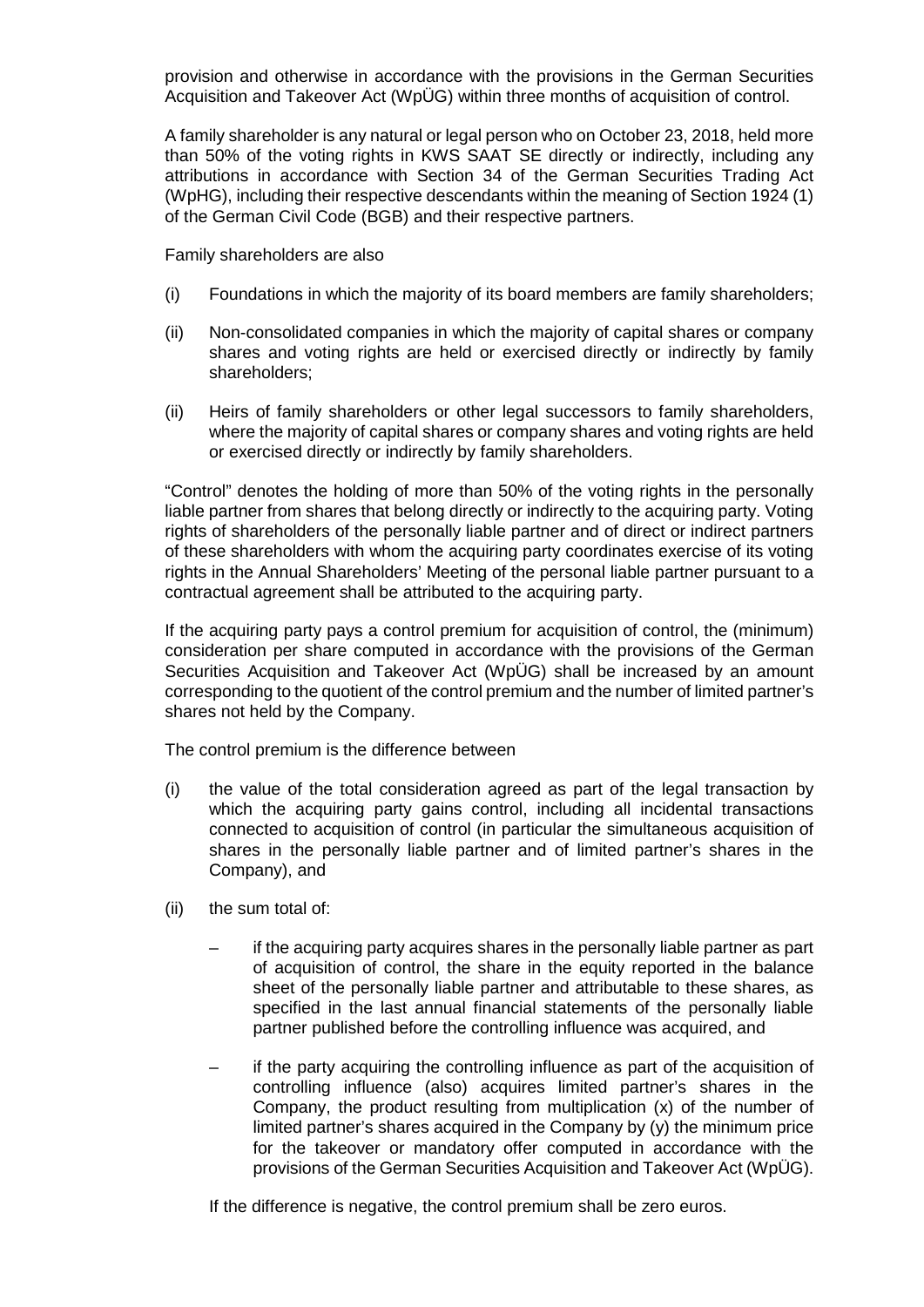Any statutory obligation of the party acquiring the limited partner's shares in the Company and the shares of the personally liable partner to submit a takeover or mandatory offer to the limited partners of the Company shall remain unaffected.

- 6.5 The personally liable partner shall also leave the Company by means of termination. Notice of termination shall be given to all the limited partners at the Annual Shareholders' Meeting. Outside of the Annual Shareholders' Meeting, notice of termination shall be given to the Chairperson of the Supervisory Board or his/her deputy. The notice of termination shall be at least six months before the end of and effective the end of a fiscal year.
- 6.6 The other statutory grounds for the personally liable partner leaving the Company shall remain unaffected.
- 6.7 If the personally liable partner leaves the Company or it is foreseeable that the personally liable partner will leave the Company, the Supervisory Board shall be authorized and obliged to admit a stock corporation whose entire shares are held by the Company as a new personally liable partner into the Company without undue delay or at the time the personally liable partner leaves. If the personally liable partner leaves the Company without such a new personally liable partner having been admitted at the same time, the Company shall be continued by the shareholders of the Company for a transitional period. In such a case, the Supervisory Board shall appoint, without undue delay, an emergency representative who shall represent the Company until a new personally liable partner is admitted in accordance with Sentence 1 of this Section 6.7, in particular if this personally liable partner is acquired or established. The Supervisory Board shall be authorized to amend the wording of the Articles of Association to reflect the change in personally liable partner.
- 6.8 If the Company is continued in accordance with Section 6.7 or if all the shares in the personally liable partner are held directly or indirectly by the Company, an extraordinary Shareholders' Meeting or the next Annual Shareholders' Meeting shall decide on the change in the Company's legal form to an SE or stock corporation. The simple majority of votes cast shall be sufficient for the resolution on this change of form to be adopted. The personally liable partner shall be obliged to consent to such a resolution on change of form adopted by the Shareholders' Meeting.

## **Section 7**

- 7.1 The Company shall be represented by the personally liable partner. The Supervisory Board shall represent the Company vis-à-vis the personally liable partner.
- 7.2 The personally liable partner shall be responsible for managing the Company's business. The management authority of the personally liable partner shall also include extraordinary management measures. The shareholders shall not have a right to demand that they approve extraordinary management measures in the Shareholders' Meeting. Section 164 second half of Sentence 1 of the German Commercial Code (HGB) and Section 111 (4) Sentence 2 of the German Stock Corporation Act (AktG) shall not apply to management of the Company's business.
- 7.3 In exchange for assuming management of the Company and liability, the personally liable partner shall receive annual compensation of €30,000.00 from the Company, regardless of whether the latter makes a profit or loss.
- 7.4 The personally liable partner shall be compensated for all expenses it incurs in connection with management of the Company's business, including the compensation for the members of the Company's management and supervisory bodies. The personally liable partner shall bill its expenses every quarter; it can demand an advance.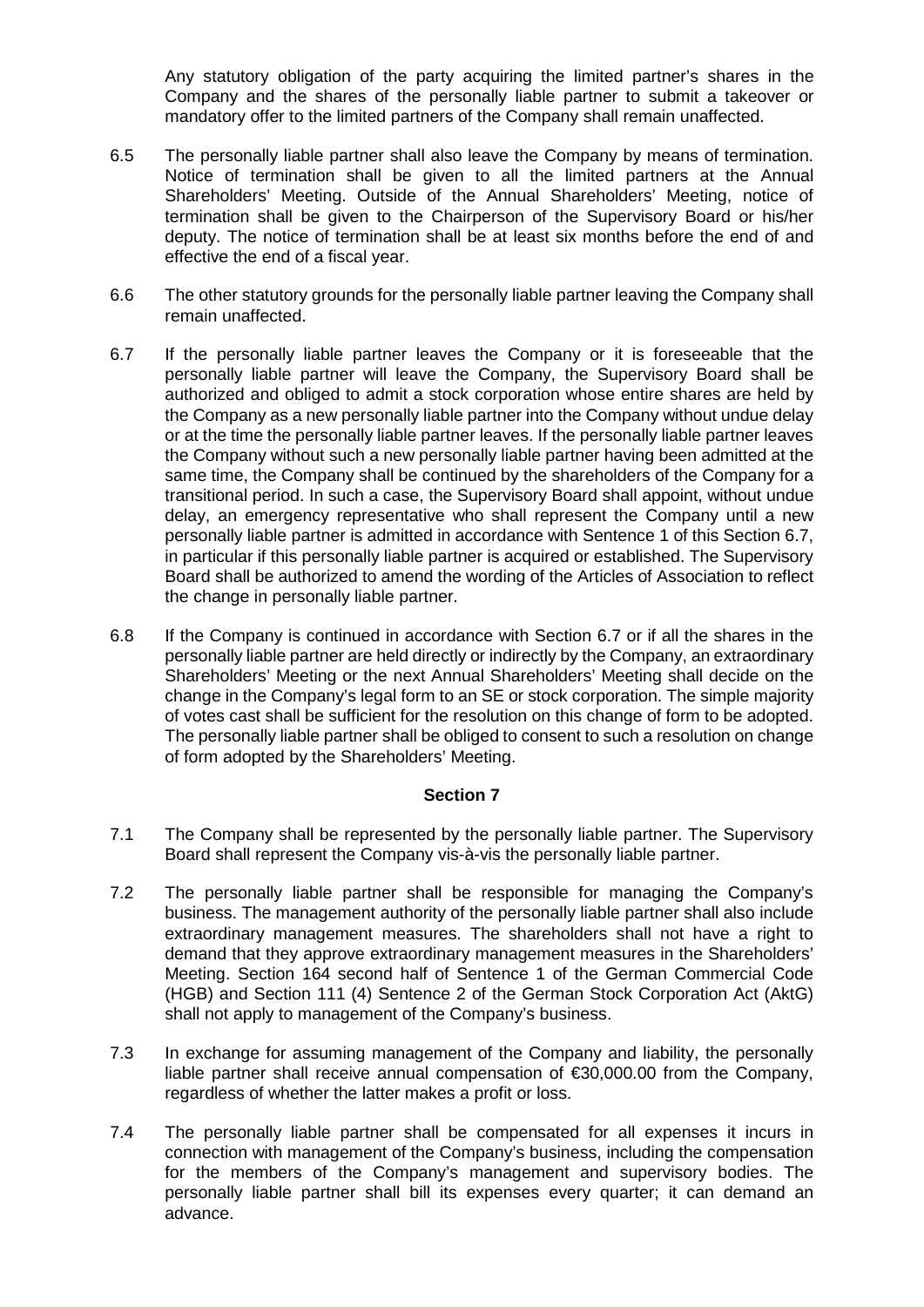7.5 The personally liable partner shall not be authorized outside its tasks at the Company to transact business for its own account or for the account of a third party.

# **Supervisory Board**

## **Section 8**

- 8.1 The Supervisory Board shall consist of six members, unless statutory regulations stipulate that a different number of members is mandatory.
- 8.2 Four members shall be elected by the Annual Shareholders' Meeting and two members shall be elected by the employees, unless the law stipulates otherwise.
- 8.3 Members of the Supervisory Board shall be appointed for the period of time up to the end of the Annual Shareholders' Meeting that ratifies their acts for the fourth fiscal year as of the start of their term of office, not including the fiscal year in which their term of office commences. The Annual Shareholders' Meeting can define a shorter term of office as part of the election. Supervisory Board members may be reelected.
- 8.4 Persons elected to fill the seat of members who have retired prior to the end of their term of office shall be appointed for the remainder of the term of office of the member who has retired prematurely, unless a different term of office is defined in the byelection in accordance with Subsection 8.3 Sentence 1.
- 8.5 A substitute member can be appointed at the same time as a Supervisory Board member is appointed and shall become a member of the Supervisory Board if the Supervisory Board member in question ceases his or her activity prior to the end of his or her term of office. The office of a substitute member shall end no later than when the term of office of the Supervisory Board member who ceases his or her activity ends.
- 8.6 A member of the Supervisory Board may resign from office at any time, even without an important reason.

#### **Section 9**

- 9.1 The Supervisory Board shall elect a Chairperson and one or more Deputy Chairperson(s) for the duration of its term of office without undue delay after it has been appointed. If more than one Deputy Chairperson has been elected, the Supervisory Board shall decide who stands in for the Chairperson if the latter is prevented from discharging his or her duties. When standing in for the Chairperson, the Deputy Chairperson shall have the Chairperson's rights and obligations.
- 9.2 The Supervisory Board can appoint committees from its ranks and delegate certain tasks to them, unless such delegation is not permitted under the law.

#### **Section 10**

- 10.1 The Chairperson and, if he or she is prevented from discharging his or her duties, the Deputy Chairperson can convene a meeting of the Supervisory Board at any time.
- 10.2 Any member of the Supervisory Board or the personally liable partner can demand that a meeting of the Supervisory Board be convened immediately, stating the purpose and reasons for doing so. The meeting must be held within two weeks of its being convened.

## **Section 11**

11.1 Resolutions shall be adopted by the Supervisory Board at meetings chaired by the Chairperson or, if he or she is prevented from discharging his or her duties, the Deputy Chairperson. The resolutions must be recorded in minutes. The minutes must be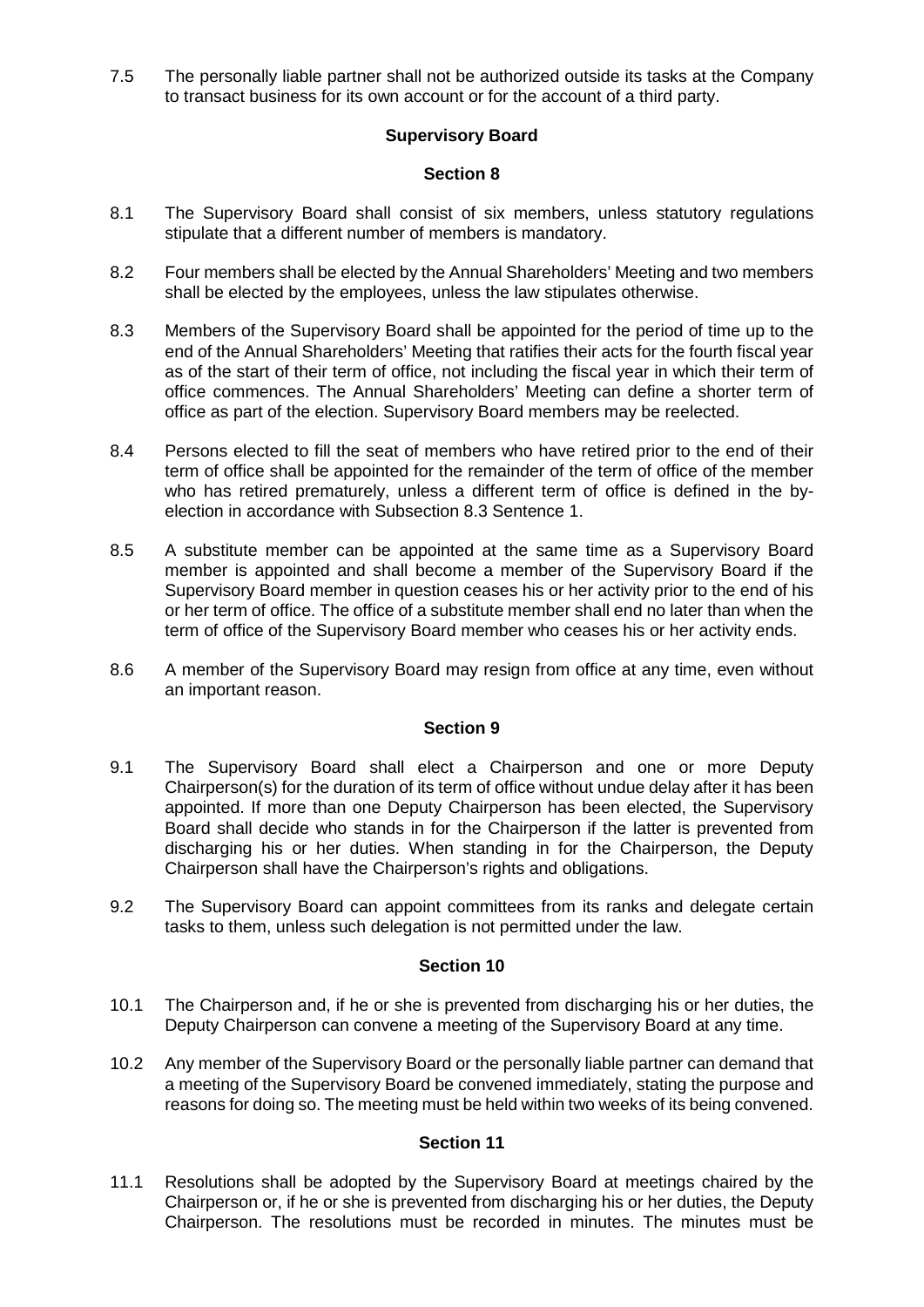signed by the Chairperson or, if he or she is prevented from discharging his or her duties, the Deputy Chairperson.

- 11.2 The Chairperson of the Supervisory Board or, if he or she is prevented from discharging his or her duties, the Deputy Chairperson may, at his or her discretion, adopt a resolution without holding a meeting by written or oral vote, by voting by fax, e-mail, telephone or electronic means of communication or a combination of the said means of communication, unless a member objects to this procedure within a reasonable period of time set by the Chairperson or, if applicable, the Deputy Chairperson. Minutes on the resolutions adopted in this manner shall be drawn up at the next meeting.
- 11.3 The Supervisory Board shall adopt resolutions by a simple majority of the votes. If there is a tied vote, the Chairperson shall cast the deciding vote. If the Chairperson is prevented from discharging his or her duties, the Deputy Chairperson shall also be entitled to cast the deciding vote.

#### **Section 12**

- 12.1 The members of the Supervisory Board shall receive a fixed annual payment of €60,000 for their work. The Chairperson shall receive three times and the Deputy Chairperson one-and-a-half times said amount. Members of the Supervisory Board shall receive separate payment for their work on committees; the Chairperson of the Supervisory Board shall not receive additional compensation for his or her work on committees.
- 12.2 Members of the Supervisory Board who are members of a committee shall receive an additional payment of €10,000 therefor. The Chairperson of a committee shall receive two times said amount. The additional compensation for members of the Audit Committee shall be €20,000. The Chairperson of the Audit Committee shall receive three times said amount. Additional compensation shall be owed only for participation in one committee, namely at the amount that is the highest to which the member in question is entitled for his or her work on a committee.
- 12.3 If a person is a member of the Supervisory Board or a committee or holds the office of Chairperson or Deputy Chairperson of the Supervisory Board or Chairperson of a committee for only part of the fiscal year or if a fiscal year is shorter than the calendar year, the payment defined in 12.1 and 12.2 shall be granted only on a pro rata temporis basis.
- 12.4 The compensation shall be due and payable at the end of the fiscal year.
- 12.5 Members of the Supervisory Board shall also receive reimbursement of their expenses and the value-added tax due on their payment and on their expenses.
- 12.6 The Company shall be authorized to take out a D&O insurance policy and a legal expenses insurance policy for the members of the Supervisory Board to a reasonable scope, at market conditions and at the cost of the Company.

## **Annual Shareholders' Meeting**

#### **Section 13**

- 13.1 An Annual Shareholders' Meeting shall be held in the first half of the fiscal year and shall be convened by the personally liable partner or Supervisory Board or the other persons authorized to do so under the law or the Articles of Association, stating the venue, time and agenda. It shall be convened by public notice.
- 13.2 The Annual Shareholders' Meeting of the Company shall be held at the Company's registered offices or in a German city with more than 100,000 inhabitants.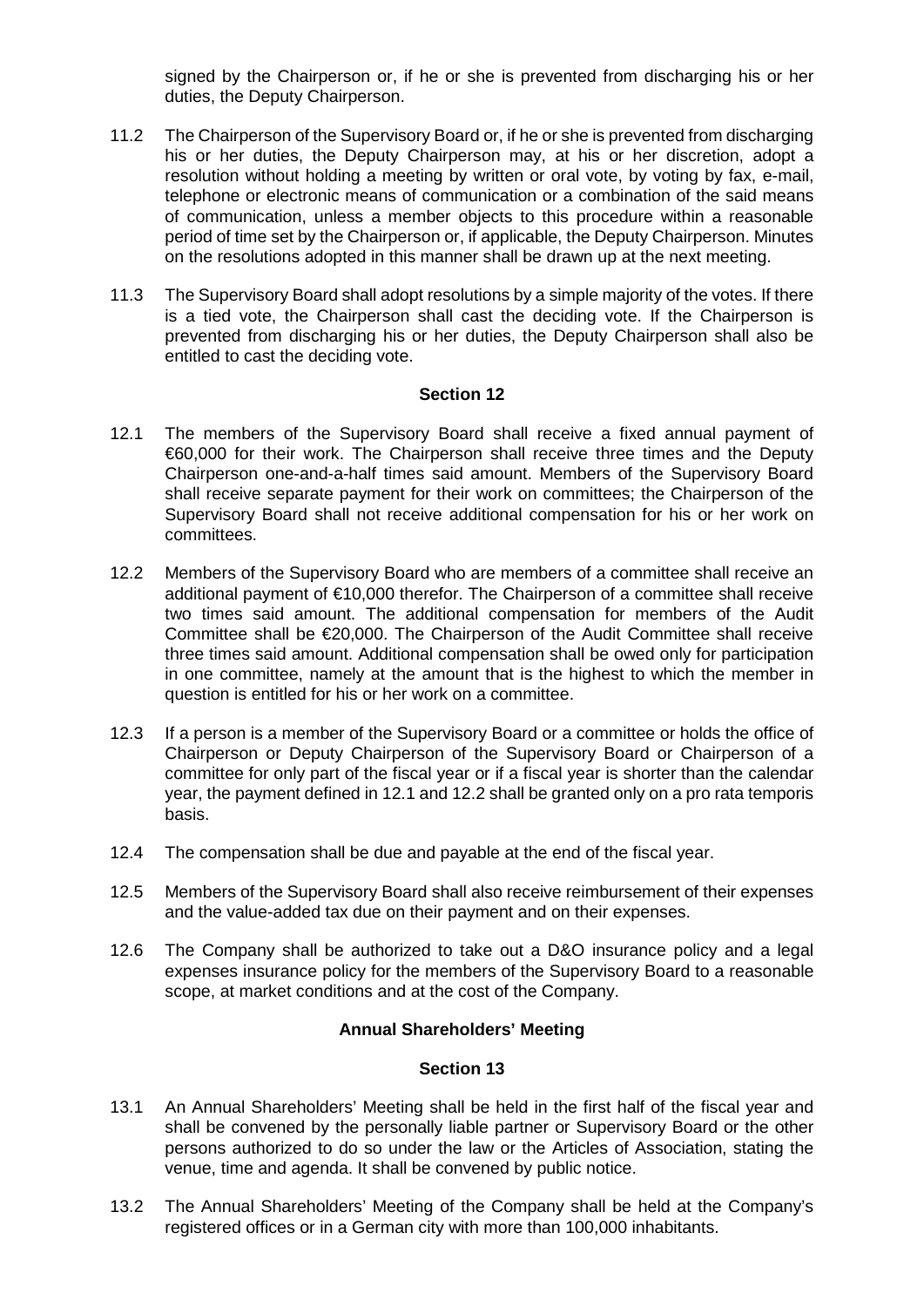13.3 The period of notice for convening the Annual Shareholders' Meeting shall be as defined by the statutory regulations.

# **Section 14**

Extraordinary Shareholders' Meetings shall be convened in the same way.

#### **Section 15**

- 15.1 Shareholders shall be eligible to participate in and exercise their voting rights at the Annual Shareholders' Meeting only if they register with the Company before the Annual Shareholders' Meeting and have submitted proof of their authorization to participate in the Annual Shareholders' Meeting and exercise their voting rights. Registration and the written proof of the shareholder's ownership of the shares must be received by the Company at the applicable address specified when notice is given of the Annual Shareholders' Meeting, in each case at least five days before the Annual Shareholders' Meeting. This period shall not include the day of the Annual Shareholders' Meeting and the day of receipt.
- 15.2 Proof of authorization to take part in the Annual Shareholders' Meeting and to exercise voting rights must be furnished by proof of the shareholder's ownership of the shares created in text form by the custodial institute. This proof must be furnished in German or English. This proof must relate to the beginning of the twenty-first day before the Annual Shareholders' Meeting.
- 15.3 In addition, the notice convening the Annual Shareholders' Meeting shall state the conditions under which shareholders are permitted to take part in it.

## **Section 16**

Each share grants the holder the right to cast one vote at the Annual Shareholders' Meeting.

## **Section 17**

The Shareholders' Meetings shall be chaired by the Chairperson of the Supervisory Board or the Deputy Chairperson or a member of the Supervisory Board tasked with standing in for him or her. The Chairperson shall preside over the discussions and shall determine the sequence of the items to be discussed. The Chairperson may restrict the time allotted to shareholders to speak and ask questions to a reasonable extent.

## **Section 18**

- 18.1 Unless obligatory statutory regulations or the Articles of Association otherwise compel, resolutions shall be adopted by the Annual Shareholders' Meeting by a simple majority of the votes cast and, if the law also stipulates a majority of the capital in addition to the majority of votes, with the simple majority of the capital stock represented in adoption of the resolution.
- 18.2 The Chairperson shall define the nature and sequence of the vote.

## **Fiscal year, annual financial statements, distribution of profits and reserves**

#### **Section 19**

The fiscal year shall commence on July 1 of a year and end on June 30 of the next year.

#### **Section 20**

20.1 The annual financial statements shall be approved by the Annual Shareholders' Meeting with the consent of the personally liable partner.